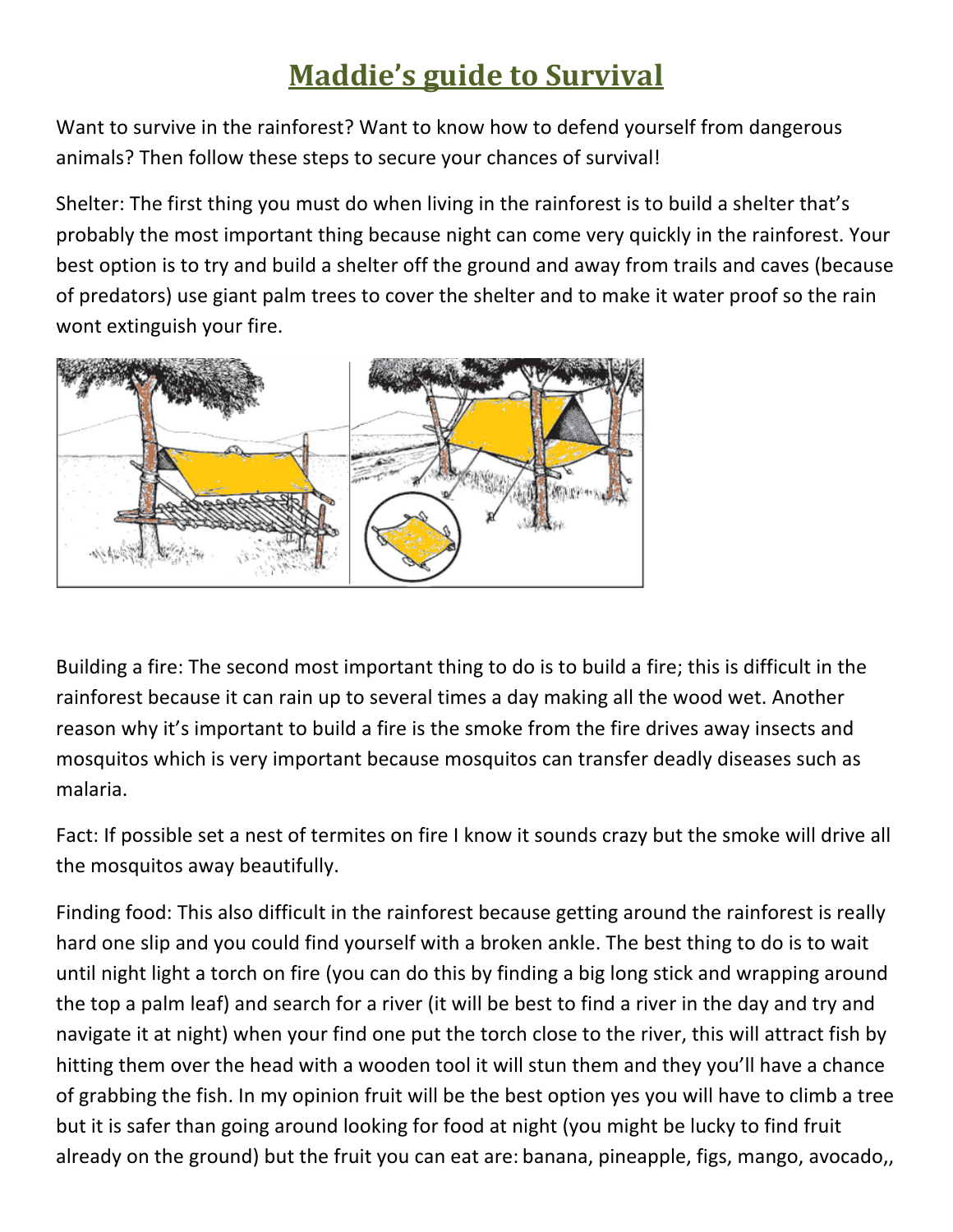papaya, various berries, wild fruits, dates palm and palm shoots. You can also find and eat stuff like: peanut, millet, rice, sugarcane, larvae of insects and termites, wild honey, crickets, ants' eggs, caterpillars (those without hairs), snakes (without head, skin and intestines), lizards, bats, whitefish, eels, shrimp etc…

Yes they might sound disgusting but its food. If you wish you can also eat termites because they are full of protein but you need to eat a lot of them to have a full meal.

Advice: If you can't find any source of food try and find a dead animal (make sure it's fresh) and either:

A: cook the meat if you have a fire

B: if you don't have a fire drink the animal's blood I know it sounds like what a vampire might do but animal blood is rich in vitamins, minerals and energy (make sure the animal is fresh).

## **Danger: NEVER! Eat any mushrooms.**

Water: When it comes to water you've got to be very careful because if you drink dirty water it can make you very sick so to make sure you drink fresh water look for these signs:

If you find a river, you must be very careful to drink its water. Always boil water if you can.

Signals to see if the water is drinkable:

It flows quickly (it's not stagnant).

It appears clear and clean.

It doesn't emanate a strange smells.

There are small animals like stoneflies and shrimp that swim inside.

Before swallowing the water, wet your tongue to taste it. If the water is odorless and tasteless, you can drink it.

Usually where the animals drink, the water is definitely harmless even if there isn't the assurance that is potable.

You can ease the sense of thirst, chewing a blade of grass or sucking a wet pebble.

The water can transmit any sorts of viruses and microbes. The water is the leading cause of diarrhea and diseases in the forest. When you venture into these areas it is always better to bring a supply of mineral water, water purification tablets or a pot to boil water.